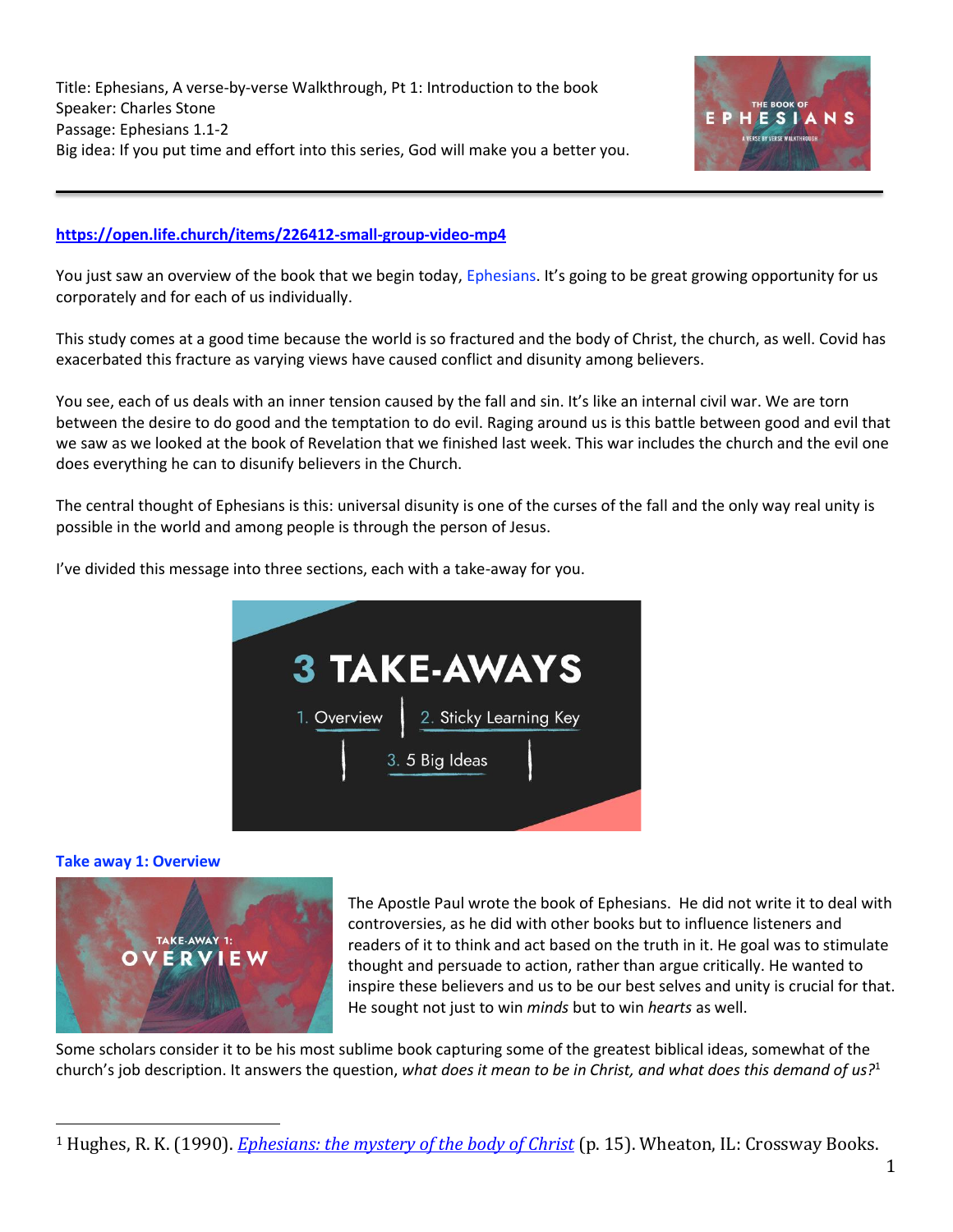A key theme is unity among the Church around the person and purpose of Christ.

He wrote it as a circular letter to be shared among all those churches in the Roman province of Asia of which Ephesus was the capital. Ephesus is one of the best-preserved ruins of that era and a big tourist attraction today.

Ephesians is similar to the book of Colossians.

Easy to remember divisions might be:

wealth  $(1-3)$ , walk  $(4-5)$ , warfare  $(6:10f)$ sit  $(1-3)$ , walk  $(4-5)$ , stand  $(6:10f)^2$ 

*wealth* (1–3) *walk* (4–5) *warfare* (6:10f) Or, *sit* (1–3) *walk* (4–5) *stand* (6:10f)



So, Paul was using a communication tool his audience was familiar with in their culture, which is an example of how we must maximize the tools available to us to get the gospel out. One of those ways is through the internet and our streaming our services.

What's next? Well, a few churches are experimenting with virtual reality services using virtual reality goggles. The broad term for this new medium is the metaverse.

Here's how a megachurch in the US describes this medium.

*The metaverse is an online world where people can socialize, work, and play. When you attend church in the metaverse, you're able to experience it in a way unlike any other digital platform. All the people you see are present with you at the same time in the service. You talk to them avatar-to-avatar and hear their real voices. You can even see their facial expressions and body language. One-on-one digital conversations take on a whole new meaning in virtual reality.*

I know that is like, way out there, but remember Paul set the example for us to use any means to share the Gospel, as long as you don't compromise biblical truth. Paul tapped into novel communication tools like a sermon the culture used. He also tapped into another novel communication tool at the time, used in the culture, discussion using a pagan meeting hall, rather than the temple. More about that later.

A bit more background of this book. We need to go to the book of Acts to learn about how this book came to be.

Acts 18 records that Paul visited Ephesus for a short time with two other missionaries and left them there. Another strong teacher, named Apollos, had already been there teaching. On a subsequent missionary trip, Paul went to Ephesus and probably spent 3 years there. Paul was very strategic in how and where he shared the gospel, as must we also.

He realized how important this city because as it was an important highway between east and west. If he could establish a strong Christian presence there, it could easily extend to the over 200 communities that surrounded the city. So, he went to Ephesus, and as he usually did when he entered a city, he went to the synagogue to lecture.

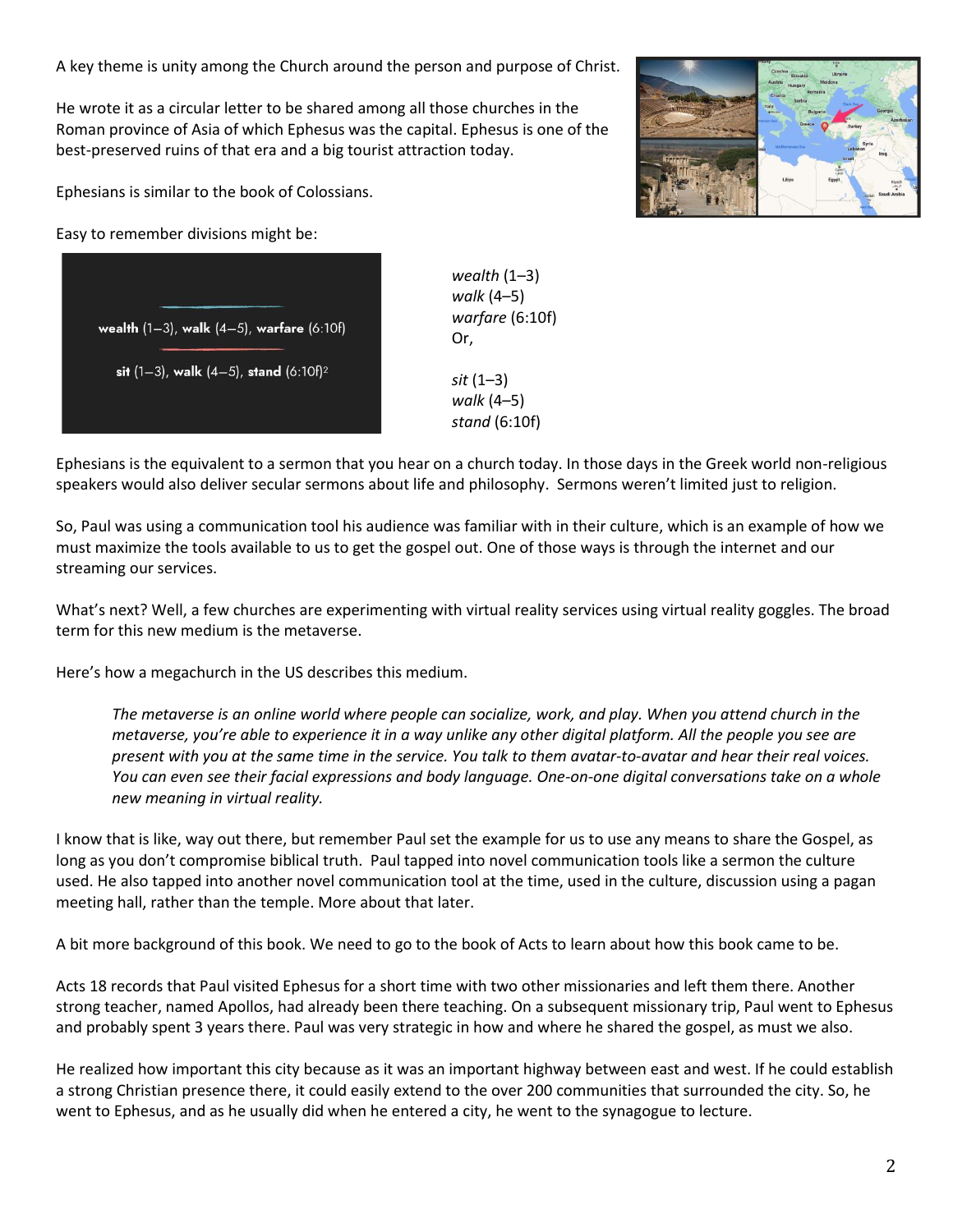Acts 19:1 While Apollos was at Corinth, Paul took the road through the interior and arrived at Ephesus. There he found some disciples….

 $8$  Paul entered the synagogue and spoke boldly there for three months, arguing persuasively about the kingdom of God.  $9$ But some of them became obstinate; they refused to believe and publicly maligned the Way.

The Way was the term used for followers of Jesus. Well, being strategic again, He used another different technique for the time to evangelize people. He brought the Gospel outside the confines of the church and used discussion, as I mentioned a moment ago.

So Paul left them. He took the disciples with him and had discussions daily in the lecture hall of Tyrannus. <sup>10</sup> This went on for two years, so that all the Jews and Greeks who lived in the province of Asia heard the word of the Lord.

He began to use this magnificent secular hall called the **Lecture Hall of Tyrannus**. He powerfully preached the gospel there through discussion and teaching. It became one of the most successful evangelism strategies in Christian history because Acts says that all the Jews and Greeks heard the Gospel. Travelers who would come through would go into this hall and hear the Gospel, come to faith, and then take it back to their homes.

Well, the Gospel thoroughly changed these people, their behavior, and how they used their money. It wasn't just that, "I'll take just a little bit of Christianity, but not too much to cause me any problems or discomfort." No, their behavior dramatically changed. Here's what happened.

In Ephesus was the **Temple of Artemis**, a pagan temple dedicated to this Roman goddess. Here are the ruins of Artemis. Well, Acts 19 tells us that after these two years one particular silversmith named **Demetrius** who made little icon images of this Roman goddess, caused a lot of trouble.

In Paul's preaching he made it clear that these were idols and Christians don't have or worship idols. As a result, the silversmith business was hurting because people quite buying the idols. This silversmith Demetrius fostered hysteria among the other silversmiths in that city and they started a riot which cut short Paul's time in that city. It could have resulted in Paul's death were it not for the government officials who stepped in. So, that's some background about Paul's stay in Ephesus.

Paul was later imprisoned in Rome where he wrote Ephesians less than 100 years after Jesus' time on earth. He also writes Philemon, Philippians, and Colossians as well while in prison.

His imprisonment, like a house arrest, allowed for certain privileges, one of them being visitors. His friends and inquirers about the faith would visit him as well as travelers coming from other churches in other parts of the Roman Empire. So, his fellow evangelists could take these letters he had written and distribute them to these churches.

Some of Paul's letters were written to deal with some problem or theological error in a particular church. Some are more general as is Ephesians. Since Paul's mind and heart was not pre-occupied with some specific issue, he was able to reflect over God's grand scheme of things, the grand scope of his purpose and desire for unity in the church and oneness in Christ. At the time many philosophies espoused a kind of unity, but Paul made it clear that unity was only found in Jesus. Jesus is the coordinating principle in all of life.

So briefly look at the first two verses.



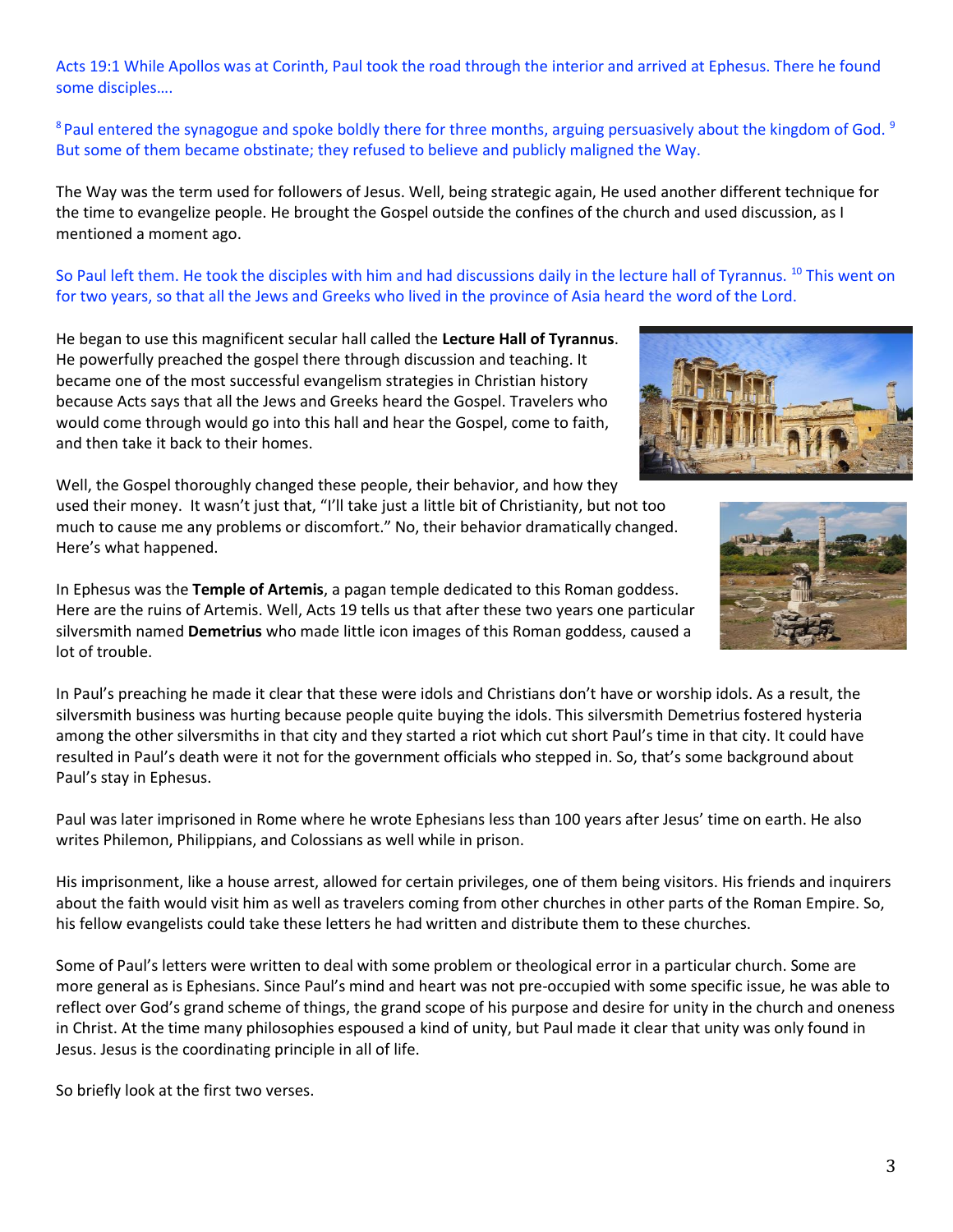Eph. 1:1 Paul, an apostle of Christ Jesus by the will of God, To the saints in Ephesus, the faithful in Christ Jesus: <sup>2</sup> Grace and peace to you from God our Father and the Lord Jesus Christ.

Paul had in mind three ideas when he said that he was an apostle

- 1. He belonged to Jesus and his life was not his own. He couldn't do what he wanted to do with what Jesus had called him to, just like us. We are not our own. To become a Christian means that we follow Jesus.
- 2. He was sent out by Jesus. It was God's will, not Paul's will.
	- a. The word apostle means to be sent out like an ambassador is sent out say from Canada to say the US to represent Canada's interests. Jesus commissioned Paul as His ambassador to win people to Himself, start churches, and build them up in both oral and written forms.
	- b. Only the book of John has more references than Ephesians to the will of God. Paul was making it clear that Christianity vastly differed from the idea of impersonal fate. The largely Gentile audience at the time, and many today, believe in "as fate would have it." Christianity has at its center a real, personal God who is involved in history and in our lives. Life is not luck or fate. I don't use the term, 'good luck' and I think a Christian probably should use a different term when we're trying to encourage someone. Maybe God speed is a good replacement. We are not at the mercy of fate or luck.
- 3. He was empowered by Jesus. Any power or authority he possessed was delegated power and authority, not intrinsic. He was not left on his own to carry out Jesus' task. Jesus empowered him, just as Jesus empowers us to carry out His will.
- 4. He had seen Jesus



Let's take another look at this verse.

Eph. 1:1 Paul, an apostle of Christ Jesus by the will of God, To the saints in Ephesus, the faithful in Christ Jesus: 2 Grace and peace to you from God our Father and the Lord Jesus Christ.

The book is written to **saints**. He is not referring to these Christian servants in history that the Catholic Church has decreed to be an official saint. Rather, the word saint is the common word for Christians in the NT. A true saint evidences godly, saintly character and does godly and righteous acts. We have no innate holiness because such holiness comes from Christ's work in our lives.

He describes these saints as 'faithful' which means fidelity and trust.

These early believers were set apart in a pagan world to be different, not simply for difference's sake, but for the Gospel. If you claim the title of Christian, you, too are set apart in our culture to be different, as Jesus says salt and light in a dark world.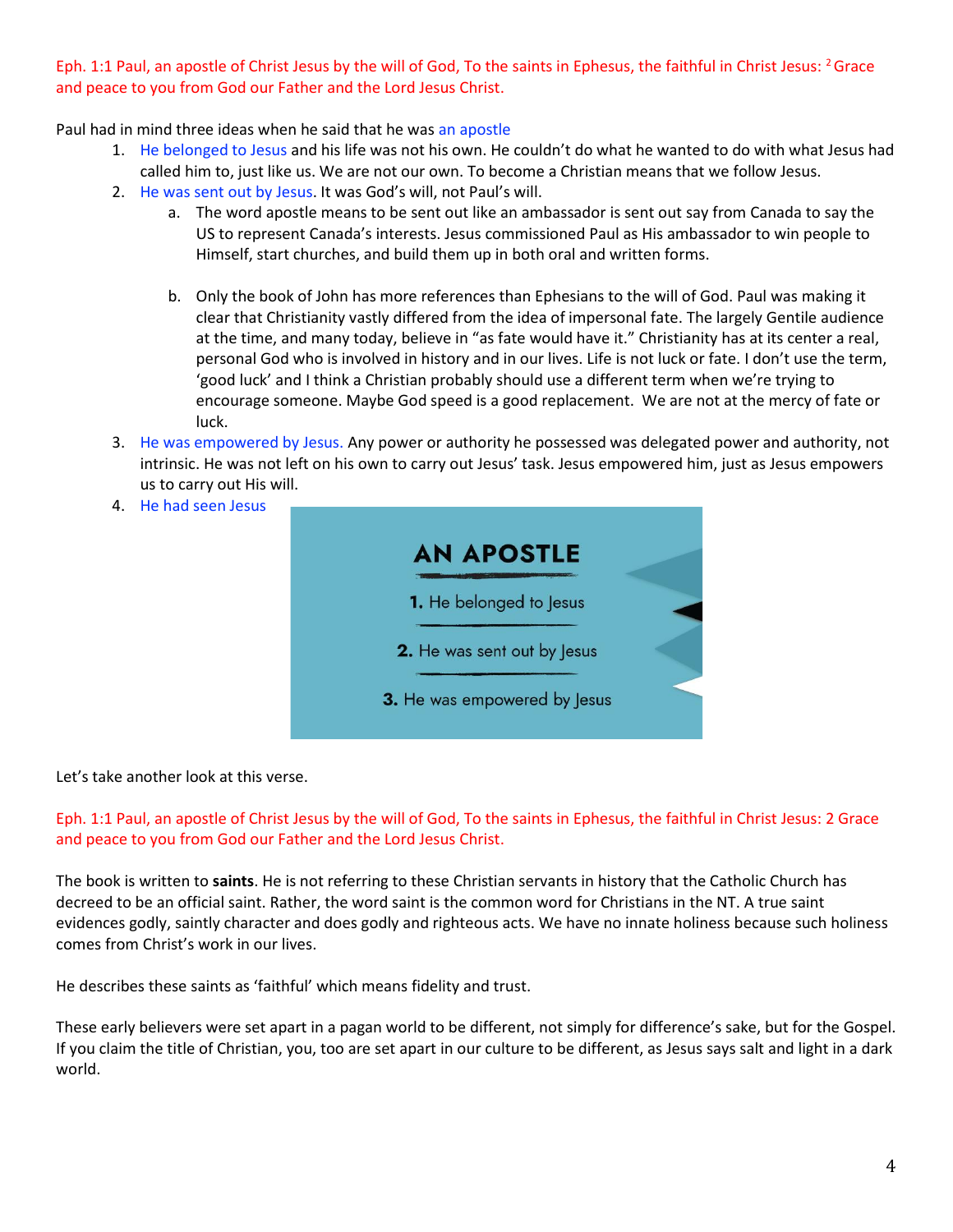So, the ideas of *saints, faithful, and in Christ***,** were all reasons to rejoice which we see when he wrote *grace and peace* to you. The Greek greeting in those days was 'rejoice' and the Hebrew greeting was 'peace.' He combines then replaces rejoice with a deeper word, *charis*, meaning grace.

He combines the Eastern and western world's greetings, modifies them a bit, and creates this Christian greeting, grace and peace. The order is important, grace comes first and as it fills our lives through the Holy Spirit, it brings peace, shalom, wholeness.

So, when a person comes to faith, receives God's grace, its effects bring peace between us and God and enables believers to live peaceable with each other.

Grace could be translated *charm*, like a charming person. There should be something lovely about a Christian's life that is attractive to others.

He even telegraphs the key theme of unity in Ephesians when he says 'our' father to emphasize unity of all believers, no matter their ethnic background. In this case it would be Jew and Greek as the two major ethnicities.

## Remember our 3 takeaways.

### **Take away 2: Sticky Learning Key**



We live in a world that increasingly forgets. Unfortunately, those who passively listen to a sermon or teaching forget most of what they heard. In the late 1800s and early 1900s, a German psychologist named Hermann Ebbinghaus researched memory. He created over 2,000 short nonsense words and experimented on himself by memorizing lists of them and then recording how long it took him to forget them. Out of his research rose what psychologists call the forgetting curve. Simply put, if we passively engage in learning, we quickly forget what we learn.

This visually describes the implications of the *forgetting curve*.

Most people will forget 70% of a talk within 24 hours and over 90% within a week



Now, I don't want to waste your time when you come. You don't want to waste your time. Seems to me we would want to maximize the learning we get from a sermon.

So how can we counter this tendency to forget? Of course, we can't remember everything, but don't you think remembering more than 5 or so % of a message would be valuable? I hope you are saying yes in your minds. Here is the key to countering forgetting: Active learning.



Specifically, you can practice active learning, in contrast to passive learning (just hearing me talk) with what I call the Three Learning R's I shared this diagram when we began Revelation.

The first one is Read.

Read means to read the upcoming Sunday's Bible passage each day. All learning is based on prior knowledge. The more familiar you are with the

upcoming passage, you more you will retain what you hear so that in turn the Holy Spirit will be able to deepen more truths into your heart. This is basically engaging yourself with God's word.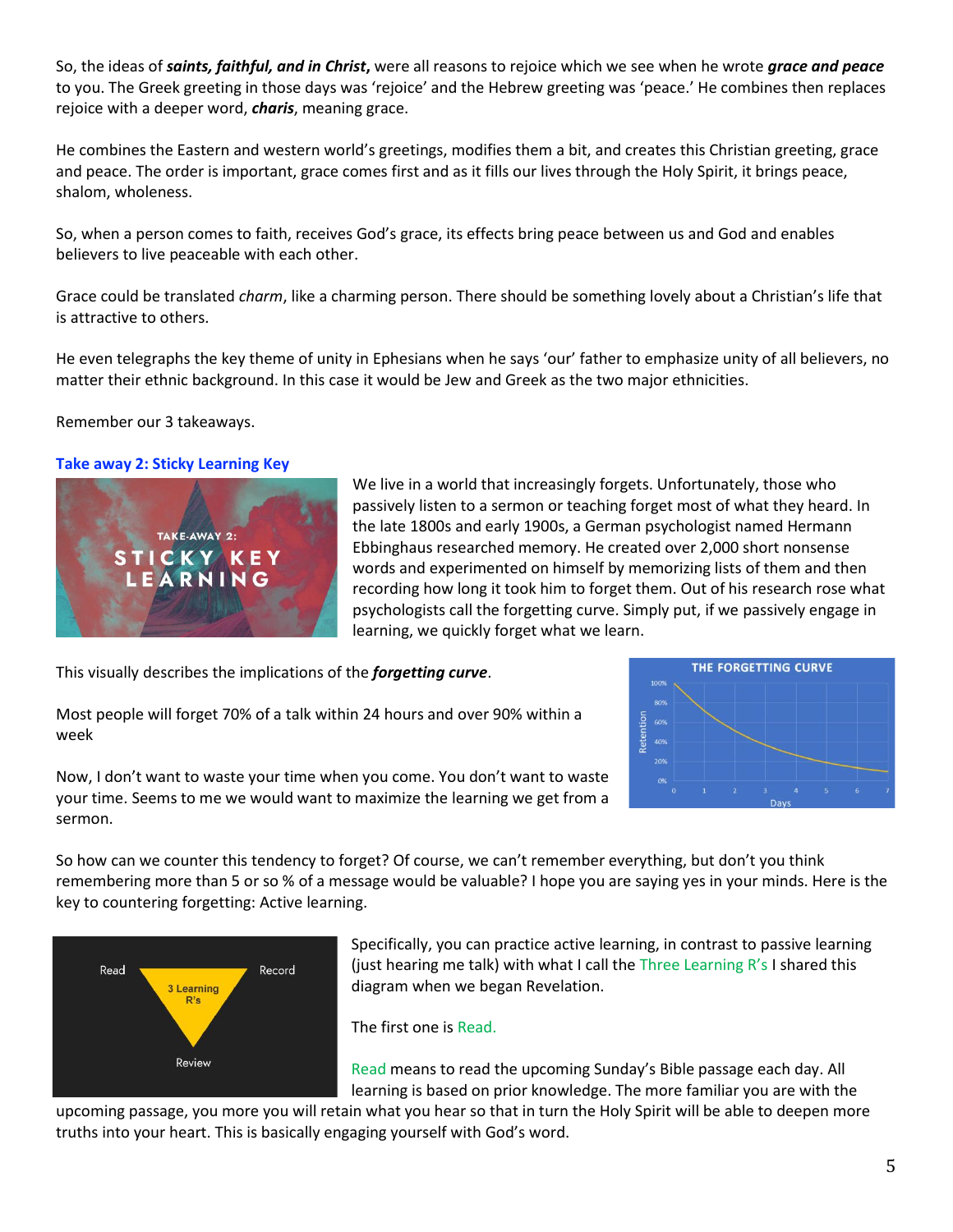To help your reading, we have a download on our web page on Ephesians something called the RIPE Reading Guide which is an ancient way to read and reflect over God's word.

Record by taking notes. The research tells us that when you take notes learning gets imbedded more deeply. Even doodling about what you hear enhances learning. When you do this, you are forcing yourself to consolidate what you are hearing which engages more of your brain which enhances retention. For those of you who don't take notes, why not try it during this series? As you come in you can get a copy of the sermon notes and take notes.

## Review.

Reviewing is the number one way to retain what you hear from a sermon or message. You can do this as you review the notes you took, read the scriptures, review the discussion questions we provide, or review the memory verse of the month which is on your sermon notes.



To help you with this process we have some *Specific Steps* to get the most out of this series.

Our enews each week will now include…

 $\circ$  a short preview video clip of the upcoming message to whet your spiritual appetite  $\circ$  the upcoming scriptures to read (although enews comes out on Thursday do you might be a bit behind.) But our weekly sermon notes also give you the upcoming passage. o a question to think about

Please email us if you want to get on our enews.

Also, we have this little business card with a QR code that you can get as you come in or as you leave and scan it with your phone and it will take you right to the Ephesians page on our website with these resources I just mentioned, plus...

- o videos of prior messages
- o an electronic copy of today's notes for notetaking
- o full transcripts of the sermons
- o other recommended resources and downloads.



The code is the same each week, so you don't need a new card each week but feel free to take one each week if you want it. We have plenty. So, when you come in, you can get the card, scan the QR code with your phone and even download that Sunday's sermon notes if you want to take notes on your phone or ipad with some PDF markup app.

Finally, we also are selling some message notes binders: you can purchase one of these at the church on the cheap. We three hole punch the notes so you can keep them in the notebook plus there are a few more goodies in the notebook as well.

## So, **Take away 2: Sticky Learning Key**

#### **Take away 3: 5 big ideas**



Paul wrote Ephesians to emphasize that God's purpose for humanity is unity in Christ evidenced in the corporate life of the Church and in the individual lives of its people as we live out a life of love and spiritual power.

These overall big ideas capture the major sub- themes of the book.